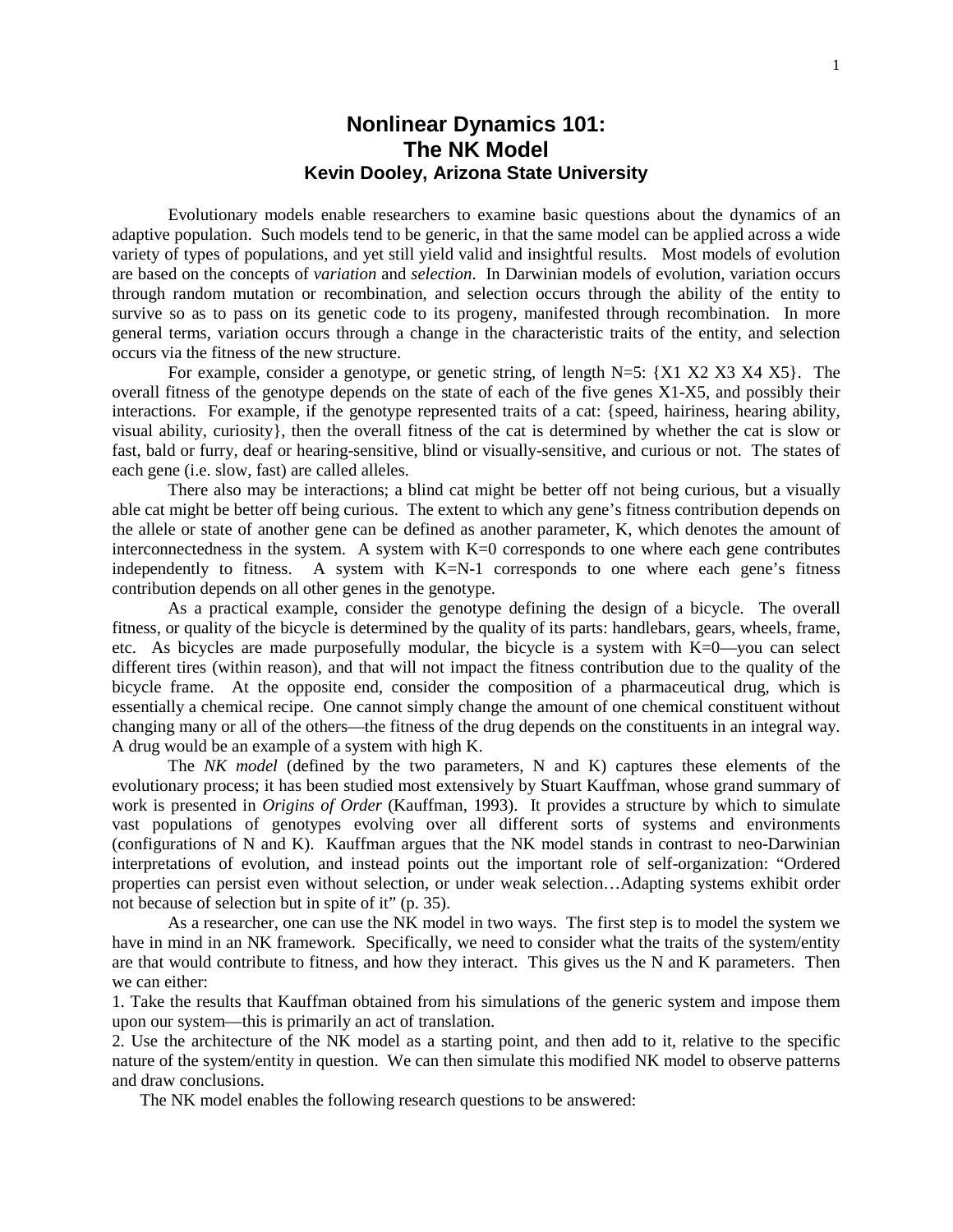- 1. How many local optima exist?
- 2. What is the average number of improvement steps on an adaptive walk to local optima?
- 3. What is the average number of mutations in such a walk?
- 4. What is the ratio of mutations tried to mutations accepted?
- 5. What is the average, maximum number of local optima?
- 6. How do improvement rates dwindle?
- 7. How many genotypes can climb to the same local optima?

Here are some general findings that emerge from Kauffman's simulation of the NK model. In these simulations, a population of genotypes is allowed to evolve towards configurations of greater fitness. A genotype may change one or more of its genes at any given time, in a random fashion. If the change is beneficial, then the genotype "moves", i.e. one or more of its genes change. Both mutation and recombination can be mimicked in the model. The actual assignment of fitness values to particular gene alleles is random, although it turns out results are fairly robust to this assumption. The collection of all of the possible genotype configurations and their corresponding fitness values is referred to as a *landscape*. Thus evolution of the genotype can be considered adaptive walk on a genetic landscape. These points are based on my own reading notes from *Origins of Order*:

- 1. When  $K=0$ 
	- Each genotype lies on a connected path to the single optimal genotype.
	- The landscape is maximally smooth and the "adjacent" points (genotypes) are highly correlated.
	- The expected number of steps to optimum (using a one-mutant neighbor) is  $N/2$ .
- 2. When K=N-1 (46)
	- The landscape is completely uncorrelated
	- The number of local fitness optima is extremely large.
	- The expected fraction of fitter one-mutant variants dwindles by  $\frac{1}{2}$  each adaptive step.
	- The length of adaptive walks is very short.
	- The ratio of accepted to tried mutations scales as  $\ln\{N\}/N$ .
	- A genotype can only climb to a small number of local optima.
	- Only a small fraction of the genotypes can climb to any given optimum.
	- As N increases, the fitness of local optima falls toward the mean fitness of the entire space.
- 3. As N increases, a *complexity catastrophe* occurs. Each gene contributes less to overall fitness, thus a disadvantageous mutation may not be selected against, and advantageous ones will not contribute as strongly. Also, the number of conflicting constraints increases, thus causing poor compromises. This cannot be overcome by selection—selection can only work on what is it is given.
- 4. Various K
	- **Most aspects of landscapes are insensitive to any parameter except N and K.**
	- If K is fixed while N increases, a complexity catastrophe does not occur. It occurs when K increases with N.
	- The fitness of optima for small values of K  $(2,4,8)$  is higher than for K=0: "Low levels of epistatic interaction appear to buckle up the landscape like heaving mountain ranges" (p. 56).
	- As the genotype veers away from local optima, the drop is likely to be more precipitous as  $K$ increases.
	- For small values of K and two alleles (important distinction—this is not true for "continuous" alleles.), the highest optima tend to be near one another.
	- The highest peaks drain from the largest basins.
- 5. A "long jump", one changing more than one gene at a time, if beyond the correlation length of the landscape, is essentially a jump on an uncorrelated landscape. Thus waiting times double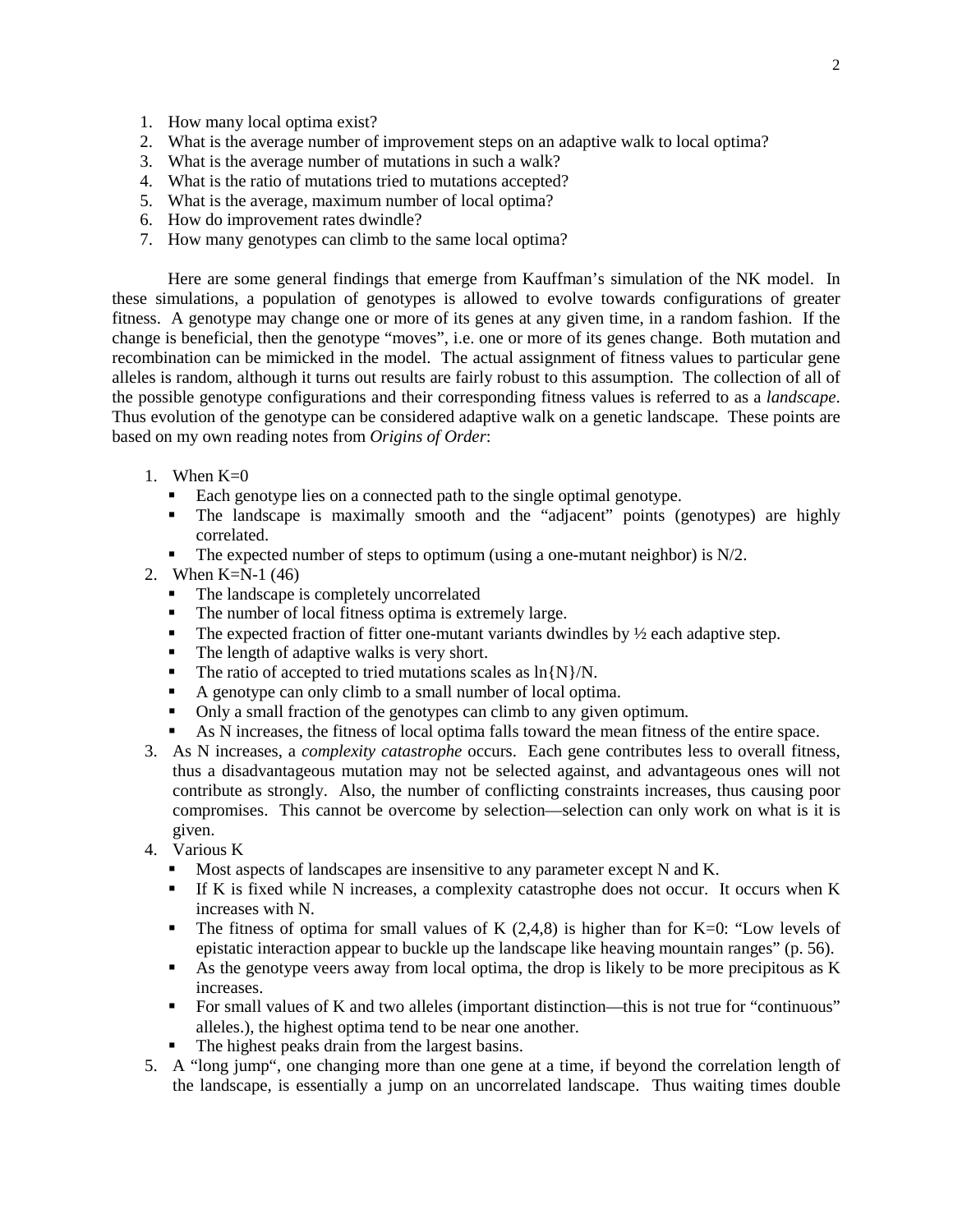after each fitter variant is found. Long jumps suffer from complexity catastrophes. Thus to maintain the highest fitness, the landscape should be low K, and searches should proceed locally.

- 6. There are three natural time scales in searches:
	- Early in the adapting process, local solutions are low in fitness because of design constraints, whereas long jumps may lead to much better solutions because they are uncorrelated with initial conditions. Most members of the evolving population will end up here.
	- In the midterm, local searches yield better results, and thus proceed.
	- Once at a local optimum, a long jump is needed before improvement can be found, but many such long jumps may be unsuccessful.
- 7. Since much of the radiation (divergence, speciation) leads to genotypes with poor fitness, there will tend to be extinctions. Speciation and extinction may be separated by long periods of stasis—punctuated equilibrium.
- 8. Genes with differential K:
	- K low—low entrenchment; K high—high entrenchment
	- When fitness is low, genes with high entrenchment are more likely to change; as fitness increases, genes with low entrenchment change.
	- If the environment is fixed or slow, then low entrenchment genes will dominate most change. If the environment is changing, then high entrenchment genes will dominate change. If the environment changes rarely but dramatically, then high K genes will change first, followed by low K genes.
- 9. Convergence and divergence are natural dynamics of adaptive walks: "Convergence can represent adaptation climbing from different initial points to either the same or nearby peaks in the fitness landscape." (p. 85). Relative rates of convergence and divergence on environmental volatility. When landscapes change drastically, fit types are cast back to low fitness. This leads to a burst of radiation, because many paths lead up. Highly entrenched traits will change but then become locked in.
- 10. *Error catastrophe*: On smooth landscapes, after evolving to local optima, rates of mutation carry genotypes down into the valleys. If the rate of mutation is greater than the rate of climb (which is low in a smooth landscape), then types will slip to lower fitness and be trapped there. Conversely, on a rugged landscape, optima tend to be surrounded by deep chasms, thus selection forces are strong and types tend to not fall off peaks due to mutation.
- 11. On adaptation: "Evolvability, the capacity to search a reasonable fraction of the space, may be optimized when landscape structure, mutation rate, and population size are adjusted so that populations just begin to melt from local regions of space…. Sustained fitness may be optimized when landscape structure is tuned so that the sides of fitness peaks are steep enough to offset mutation rates and the rate at which the landscape is deformed by abiotic or coevolutionary forces" (p. 95)
- 12. Recombination is expensive, but ubiquitous. Therefore it must have some value as a process of evolution. Recombination is useless on uncorrelated landscapes. It is useful when (a) high peaks are near one another and thus carry mutual information about their fitness, (b) parts of the system are quasi-independent, so parts of the system can be interchanged with some chance that the new type will get the "best of both". In K>0 situations, because peaks tend to be near one another, pairs of peaks (as represented in recombination) contain mutual information (as realized in redundant or identical gene sequences) about where good genotypes are located.
- 13. As mutation rates increase, divergence increases; initial condition effects decrease.

Now, let me give an example application to show how I have used the model to develop propositions about a system of interest (Choi and Dooley, 2000). Let the genotype represent a "supply field", defined as the set of all firms that could be within a focal firm's supply base—so it includes current suppliers, as well as those that potentially could be suppliers. Each gene represents a single firm, and a "1" in that gene corresponds to that firm being within the actual supplier base of the focal firm, and a "0"